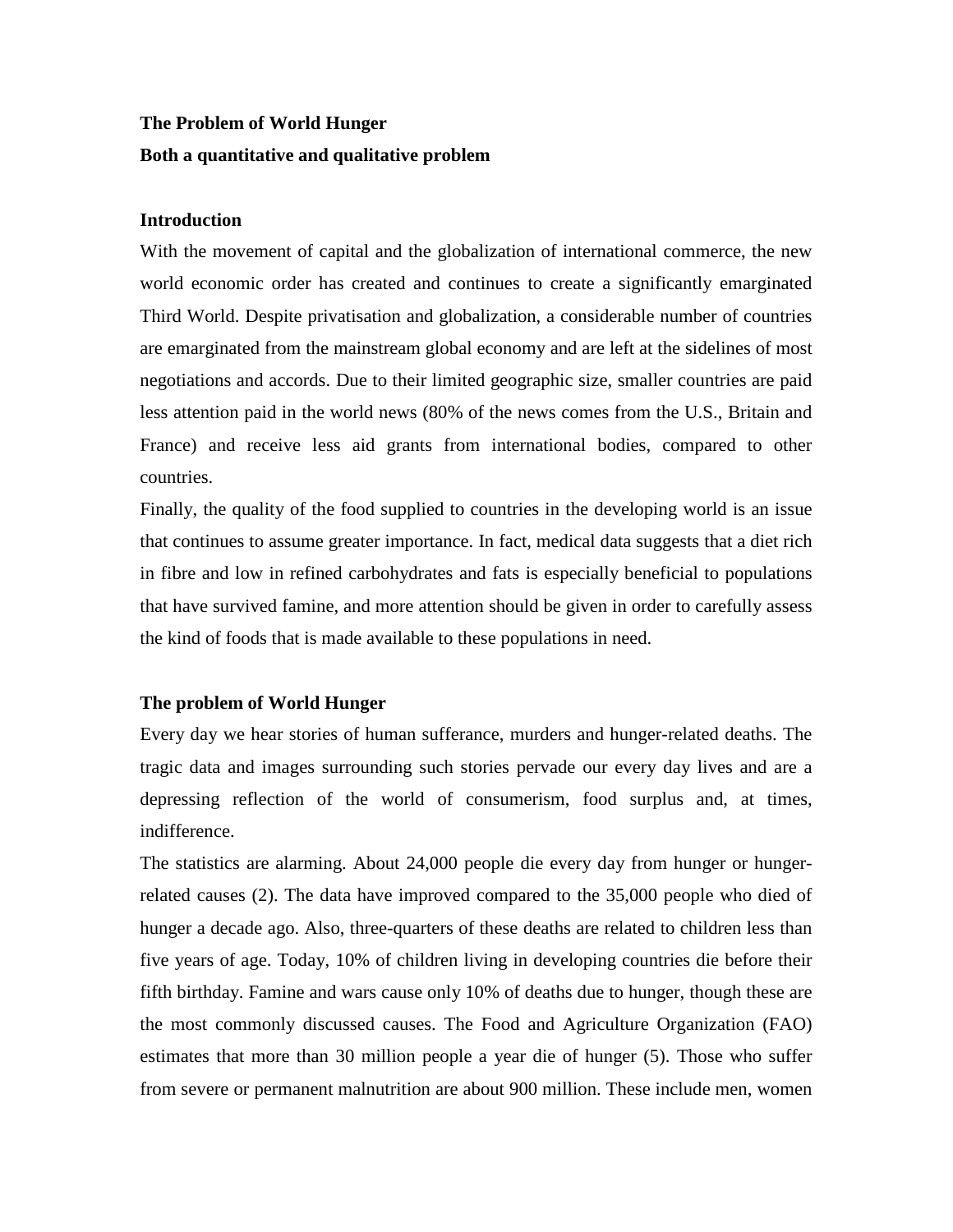and children who have suffered irreversible damage due to food scarcity and face death in the short- or long-term or risk a state of severe disability (blindness, rickets, poor brain development).

Despite this, the right to food is one of the principles set down in the 1948 "Universal Declaration of Human Rights" (10). The right to food is clearly enshrined in Article 11 of the International Covenant on Economic, Social and Cultural Rights, in which governments "recognize the right of everyone to an adequate standard of living for himself and his family, including adequate food, clothing and housing, and to the continuous improvement of living conditions." A considerable number of countries have remained marginalized from the mainstream world economy and left on the sidelines of political negotiations. Due to their limited geographic size, smaller countries are paid less attention paid in the world news (80% of the news comes from the U.S., Britain and France) and receive less aid grants from international bodies, compared to other countries  $(14)$ .

The increased mobility and freedom of capital—both legal and illegal—does not promote investments in Third World countries but tends to be concentrated in industrialized countries. International trade, research and finance are concentrated in the United States, Japan and Western Europe. These three geographic areas exert strong control, exerting their influence across most of the world. Such political and economic imbalances become discernible when the contradiction that binds them spirals: the increase in the number of malnourished people is a problem that affects the entire planet. All geographic areas in the world have suffered food insecurity (23).

The Asian continent has the highest number of malnourished people (642 million). The Sub-Saharan region in Africa has the highest proportion of malnourished people in relation to population. Even in developed countries, malnutrition is becoming a growing problem.

## **World Hunger, seen by diverse intellectuals**

Siddharta, the main protagonist of the novel by Herman Hesse (25), explains his philosophy of life: Fasting for him was not a form of punishment but rather "the most beautiful thing" because if he learned to resist hunger, he would not need to find a job in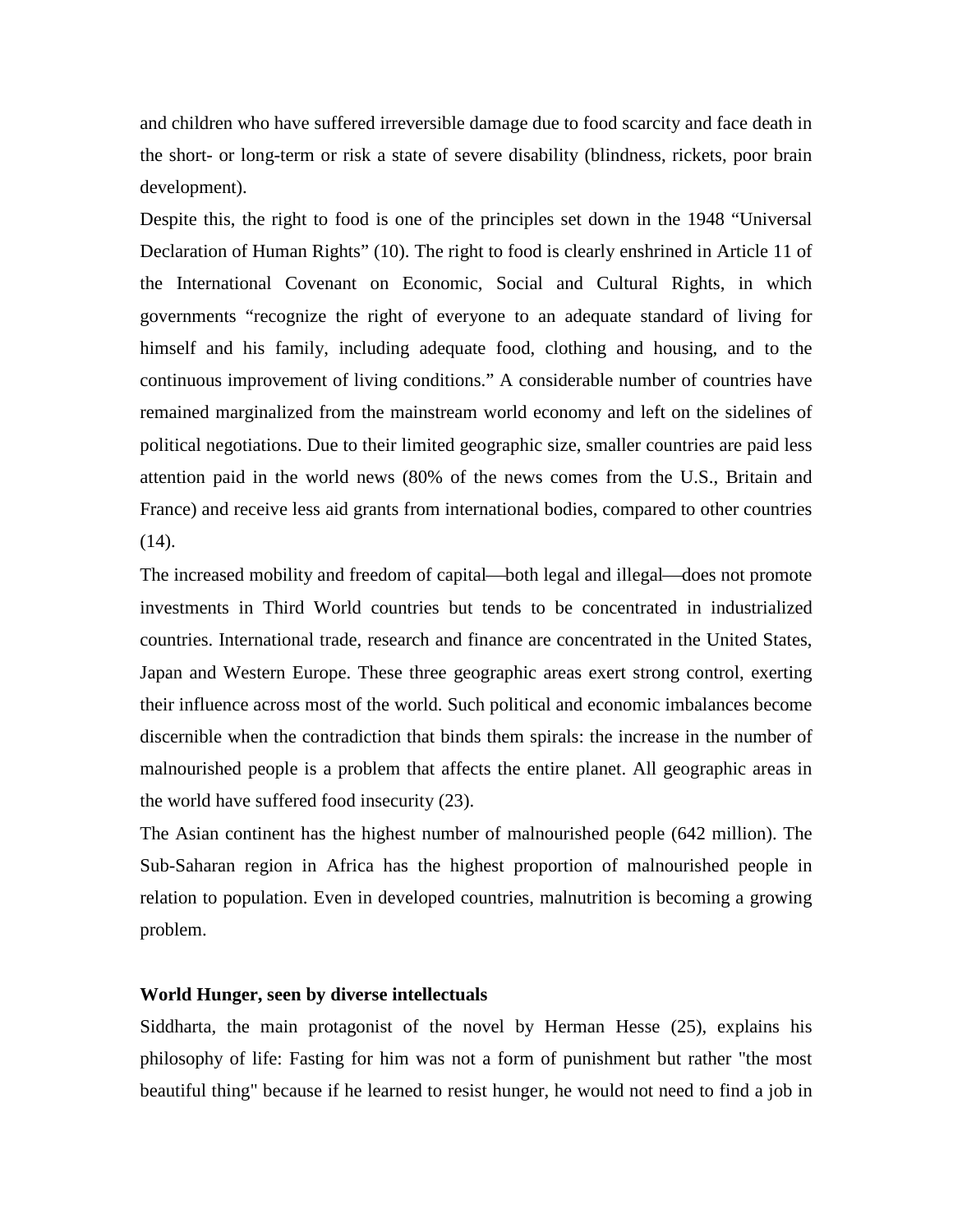order to satisfy his hunger. As a result, he would have more time to meditate in absolute serenity. This fictional character has greatly influenced Western culture, prompting many to learn more about the "real" Siddhartha, who was the founder of Buddhism in the sixth century B.C.

For Marcelo Sánchez Sorondo, Chancellor of the Pontifical Academy of Sciences, as well as bishop and philosopher, there are no other solutions to world hunger, which has dramatically exploded again in the Horn of Africa: "We must act now and help free these populations from a state of emergency, but we also need a long-term plan" (26). Continuing, Sánchez Sorondo goes to the heart of the problem, remembering that already in his day Paul VI had a clear vision of the relationship between faith and science when he encouraged scientists to "respect and build natural laws, have the confidence to find the hidden opportunities that providence has put in Nature for the good of Men."

Without restrictions because "the grain of wheat is a product created by God, according to the workings of Nature, which Man today is able to mimic, in part," stresses Sánchez Sorondo, adding "We must, therefore, respect both the laws of Nature and develop it taking into account its positive aspects, otherwise Nature will reject human intervention." An example? Consider how "global warming is threatening the water cycle, which is the basis of life on our planet."

#### **Hunger, mortality and the role of modern medicine**

Between the late 1930s and the 1960s there was a common theory on the causes related to the decline in the mortality rate. It was believed that this trend was, in fact, due to four factors: public healthcare reforms, advances in medicine, improvements in hygiene, and a rise in income.

Among the most evident trends of the last century, which were brought to light in epidemiological studies, is the significant fall in the mortality rate due to infectious diseases. Also worth mention are the rise—and subsequent recent decline—in the mortality rate due to stroke and cardiovascular disease; the increase in the mortality rate due to lung cancer; and the fall in mortality due to stomach cancer and cancer of the uterus. Finally, on a social level, it is important to remember the sharp rise in diabetes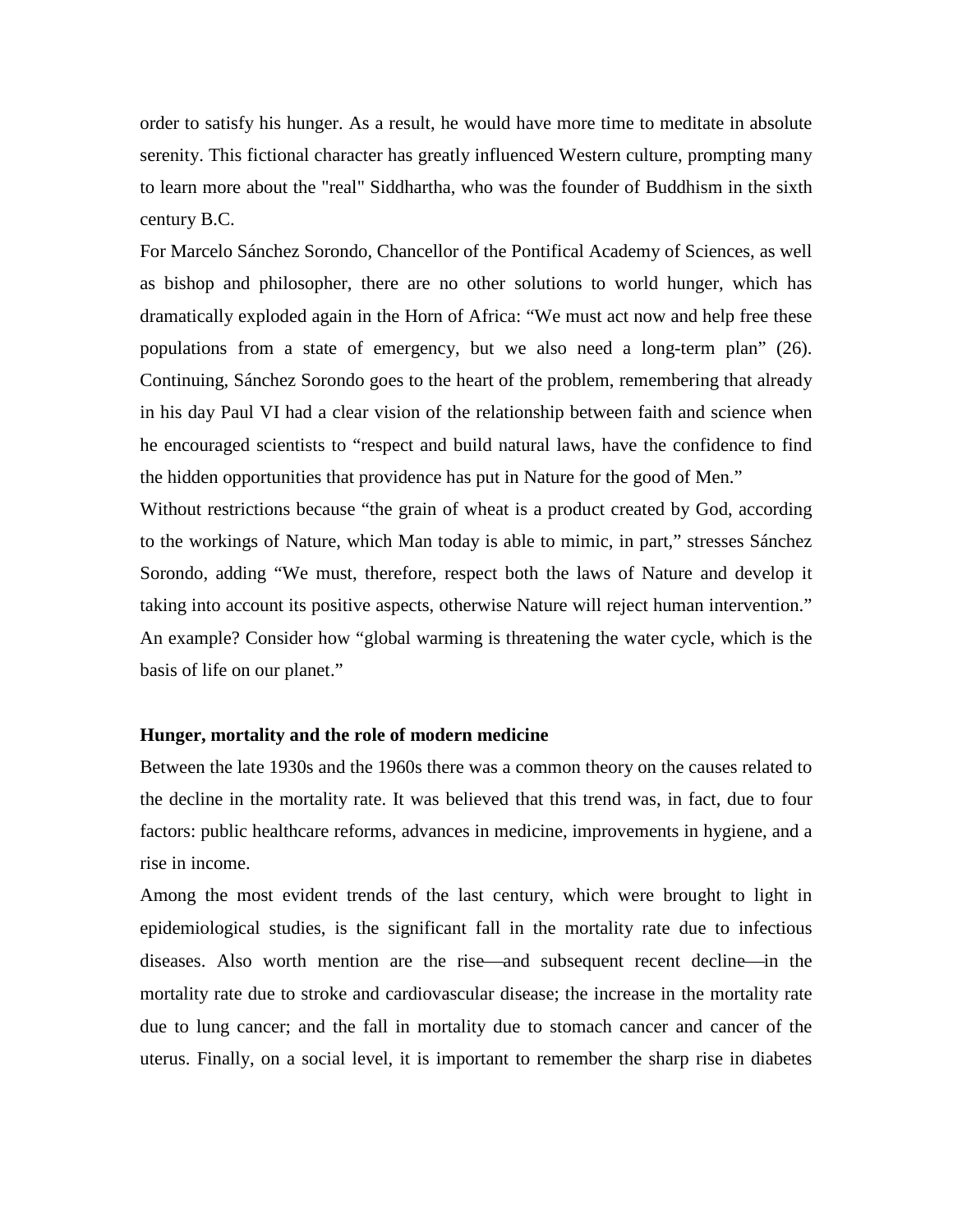and metabolic diseases, which are accompanied by an increase in weight, also in countries in the developing world.

Changes in diet have today given rise to new forms of pathologies (particularly intestinal cancer) (31), due to a decrease in the use of simple and natural foods. The relationship between the consumption of raw fibres and colon cancer is an example of this. In recent years, a large prospective "cohort" study was carried out in Europe in which 500,000 people were recruited as volunteers: the study allowed researchers to collect detailed information on their dietary habits and to take blood samples. Subsequently, those who took part in the study have been followed-up to determine the possible occurrence of malignant tumours, thus placing them in relation to their dietary habits, lifestyles and the laboratory analysis of their blood samples.

Among the first results of the study, entitled EPIC (European prospective investigation into cancer and nutrition), is a clear effect from the consumption of raw fibres (32). Compared to those belonging to the lowest quintile, the volunteers who displayed a high consumption of raw fibres had a 60% risk of colon cancer, which decreased by 40% (33). The survival instinct is the basis of life for all humans and animals that inhabit the planet. The availability of food is the first resource. Once available, this leads to an increase in average life expectancy, which in turn generates a new set of suppositions, especially regarding the quality of life. In fact, the impact of globalization through TV and today the Internet has meant that all civilizations have the opportunity to witness the glaring differences in the quality of life across the world, such as areas where poverty and food insecurity are still a real human drama, while other parts of the world enjoy wealth and food surplus.

If on the one hand developed countries offer to help poorer countries through important economic initiatives, wealthy countries also continue to enjoy the economic benefits of exploiting their poorer counterparts. This is now the subject of heated debate, with sectors of the population in rich countries who avoid purchasing products from poorer countries where local populations are continually exploited, particularly the young. An example of this is in Bolivia, where 39% of the population is under 15 years and the majority of the population starts working at a young age. There, the majority of children work to pay for electricity or water for their families and/or to pay for books and pens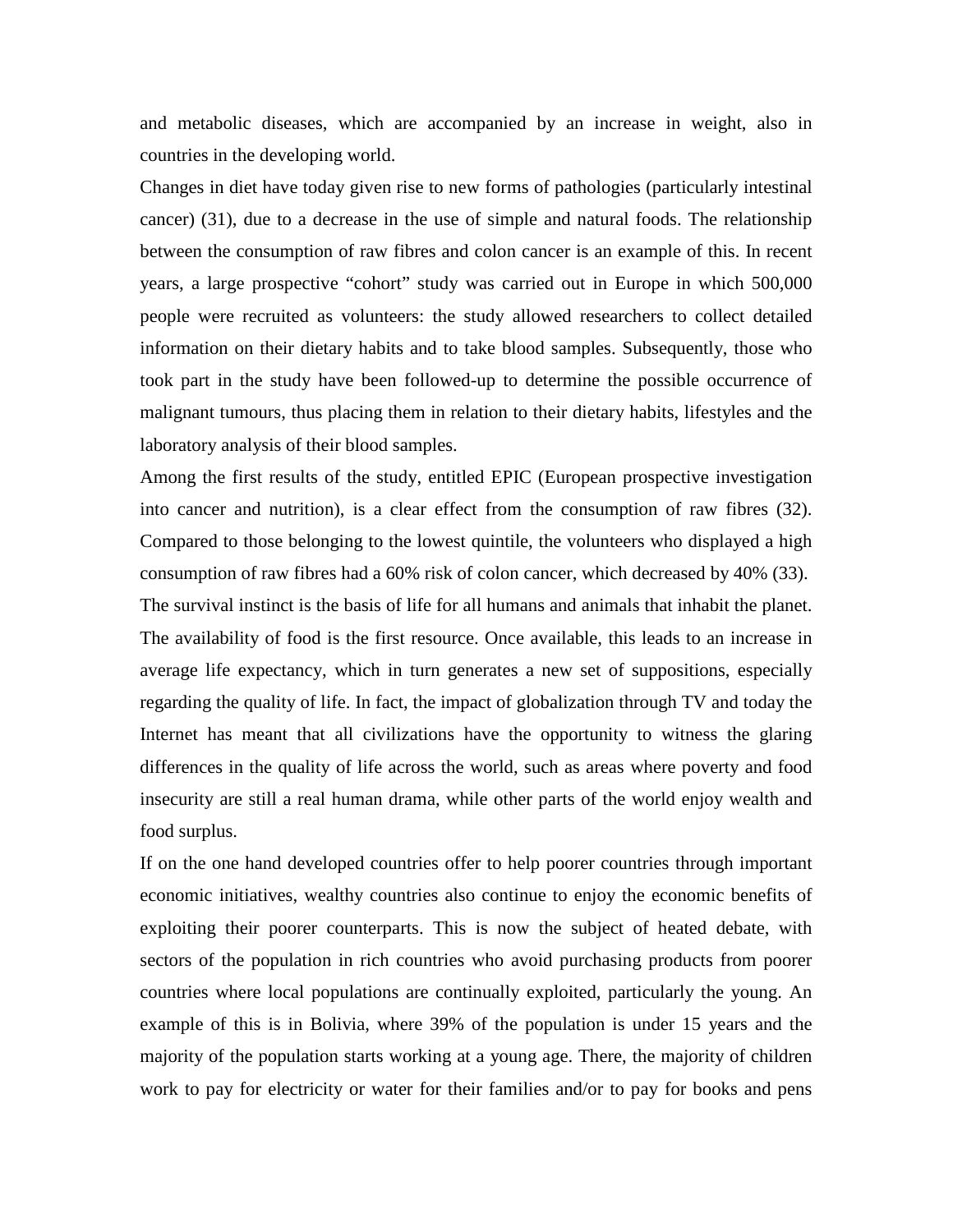needed at school (37). Although it seems illogical, the reality is that if these children stopped working, they could no longer attend school.

#### **A qualitative approach to the problem of world hunger**

"Feeding the Planet" is the slogan of the upcoming EXPO, which will take place in Milan in 2015. The theme encompasses all food-related issues, from the problem of the lack of food in some areas of the world to nutrition education and the debate surrounding GMOs. In fact, if the lack of food and how to solve the problem of its availability is the central theme of the upcoming edition of EXPO, it is worth stressing the importance of the quality of the food supply. Thus, the new slogan could be "Feeding the planet well." If this were the case, the adjective "well" would have double meaning: on the one hand, it would put forth the concept of quality compared to quantity; and on the other hand, it would introduce the theme of sustainability in food production, which inevitably leads to cost savings.

In the Horn of Africa, there is a new food emergency and images of emaciated children have reappeared in daily news reports. Millions of people in East Africa are facing a food crisis caused by severe drought and a combination of negative factors, among them food price hikes, the ongoing conflict in Somalia, and the general vulnerability of people and communities throughout the region. Even this humanitarian tragedy needs to be better represented across world in order to encourage action.

To address the problem of world hunger, we must know where and why people are suffering from it. This information cannot fill the stomachs of the hungry, but it is crucial to determine which measures are needed to ensure access to adequate amounts of food.

In conjunction with Washington, Berlin, Paris, London and Brussels, CESVI, the Italian edition of the Global Hunger Index (38), presented its latest report in Milan, with the patronage of EXPO and in cooperation with local authorities and other non-governmental organizations. The report is the fifth in the Italian series and the seventh in Europe: The theme of food security is one of the necessary indicators in measuring reductions in world hunger.

Nutrition and sustainability are two important topics that are taking a leading role in the political agenda of major global institutions. The FAO recently declared an urgent need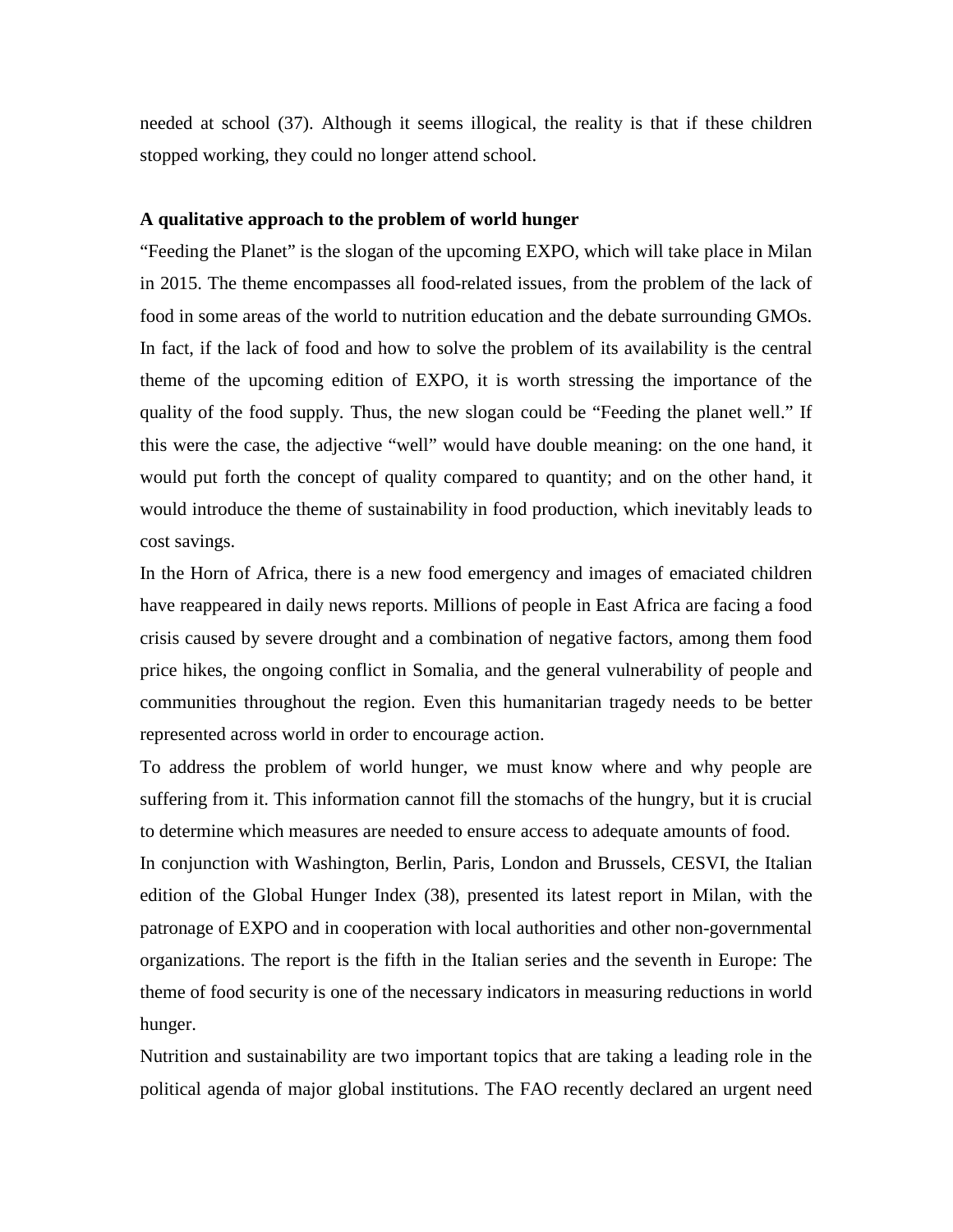to use alternative protein sources and it is promoting the return to entomophagy in countries where the consumption of insects was traditionally practiced (41) (FAO, 2010). The main challenge that affects food systems is that of meeting a growing demand for nutrient foodstuffs (especially given that the world population will reach 9.2 billion people by 2050), compared to a decline in available natural resources, an increase in environmental degradation and greater competition for resources due to the demand for energy from renewable sources (42).

One of the most pressing issues affecting global food systems is the increasing global demographic and the resulting increase in food demand. It is estimated that the world population will reach 9.2 billion by 2050.

Economic development processes, urbanization and globalization will also lead to a change in eating habits in developing countries, where there will be a greater variety of foods and an increase in the consumption of animal proteins. Higher incomes will lead to a rise in the consumption of fruits, vegetables, milk, dairy products, meat and related meat products.

The demand for meat is on the rise and this will require a rise in the cultivation of cereals and fodder needed to feed animals (42).

Among other social factors contributing to changes in eating habits in developing countries are the emancipation of women; the growth of international trade; the influence of the food industry and marketing; and the growing preference for western food models. The changes in food demand will have a major impact on health. Although the diversification of diet among the poor will improve their health, this diversification is also expected to cause an increase in diet-related diseases, such as obesity and diabetes, due to the greater availability of low cost—and low quality—foods.

Over the past ten years, the prevalence of obesity—both in adults and in children—has skyrocketed, not only in developed countries but also in developing countries. In describing this alarming phenomenon, in 1998 the World Health Organization coined the term "global epidemic of obesity" (45). In Italy, data taken from the ISTAT multipurpose surveys has shown an increase in the prevalence of obesity, from 7.3% in 1994 to 9.8% in 2005 (46). It has been calculated that there are 4 million and 700 thousand obese adults in Italy. The data released by ISTAT in 2002 indicates that Italy, compared to other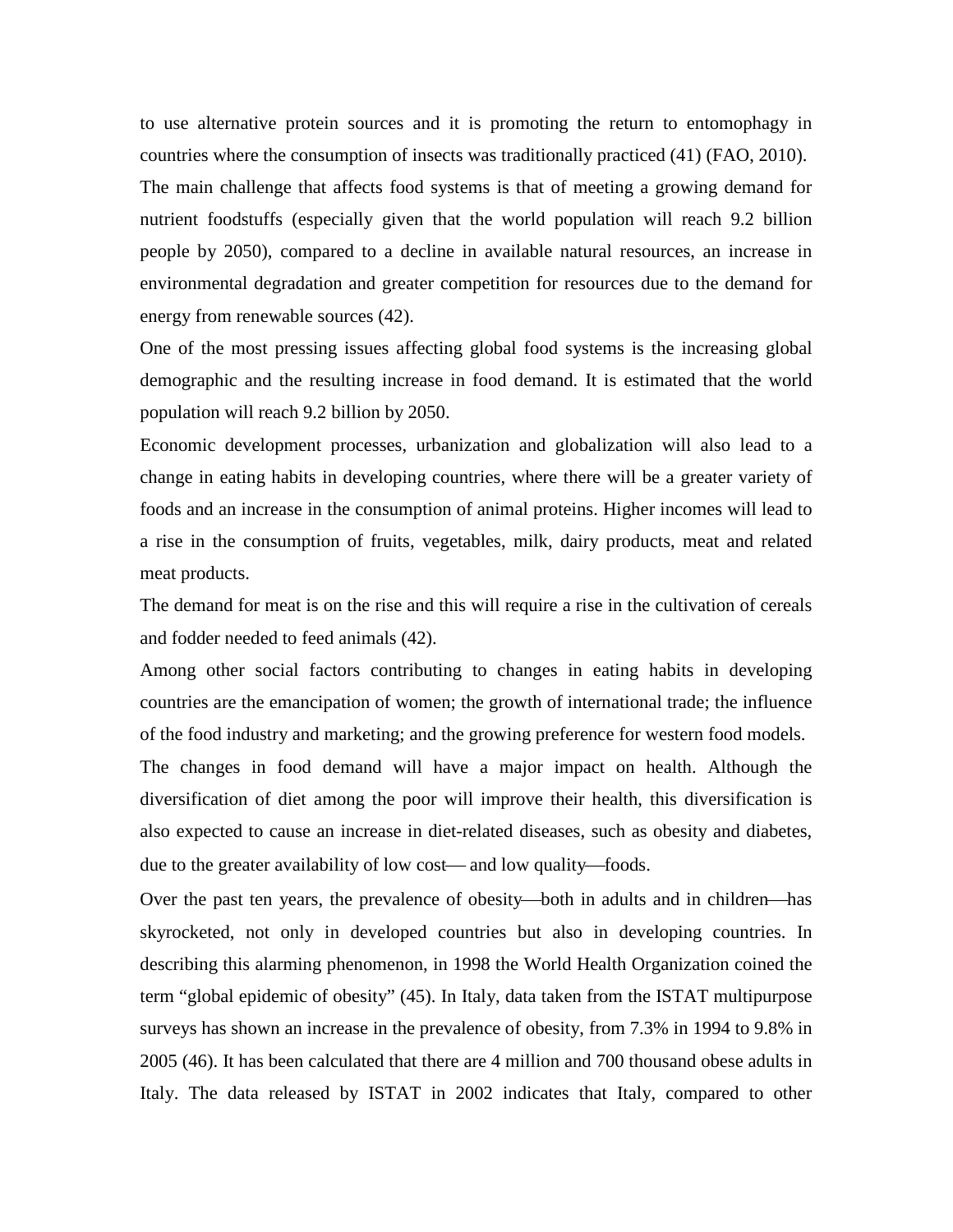countries in Europe, has a high prevalence of overweight among children and adolescents, reaching 26.9% among males and 21.2% among females.

One of the most reputable theories posits that a genetic predisposition to diabetes and obesity is linked to evolutionary processes. Neel was likely the first researcher to tackle this hypothesis, suggesting that obesity and diabetes originated from a process of natural selection, in which the development of a "thrifty" genotype was needed for survival during periods of famine (48).

The theory of the "thrifty" genotype is, therefore, based on three main findings: (1) famines were a common occurrence in human history; (2) food shortages have led to food deprivation and a significant increase in mortality in the general population, mainly caused by infection; (3) the obese are more likely to survive during periods of prolonged food deprivation.

In the light of this theory, which has been accredited today by experts in the field, efficacious interventions tackling the problem of world hunger will have to consider not only food procurement but also food quality, with a preference for foods such as lettuce, cabbage, celery, potatoes, carrots, turnips, sweet potatoes, nuts, peas, beans, lentils, wheat, rice, corn, barley, millet and cereals.

#### **Conclusion**

"Feeding the planet" is the slogan of the upcoming EXPO, which will be held in Milan in 2015 (54). The objective is to solve food scarcity by fighting the problem of hunger. Personally, I think it is necessary to give greater importance to the quality rather than quantity of available food. It is also important to address the issue of sustainability in food production, which can also be economical. According to the theory of the "thrifty" genotype in developing countries, those who have survived famine over the centuries did so thanks to certain genetic characteristics. A surprising finding reveals that when migrant populations in developing countries are exposed to the typical diet of industrialized countries, these populations rapidly increase in weight and rapid weight gain is associated with the "thrifty" genotype when it is activated by excessive food intake (51). Thus, when supplying food to people in developing countries, the "thrifty" genotype should be taken into account, especially in the choice of foods supplied. Foods